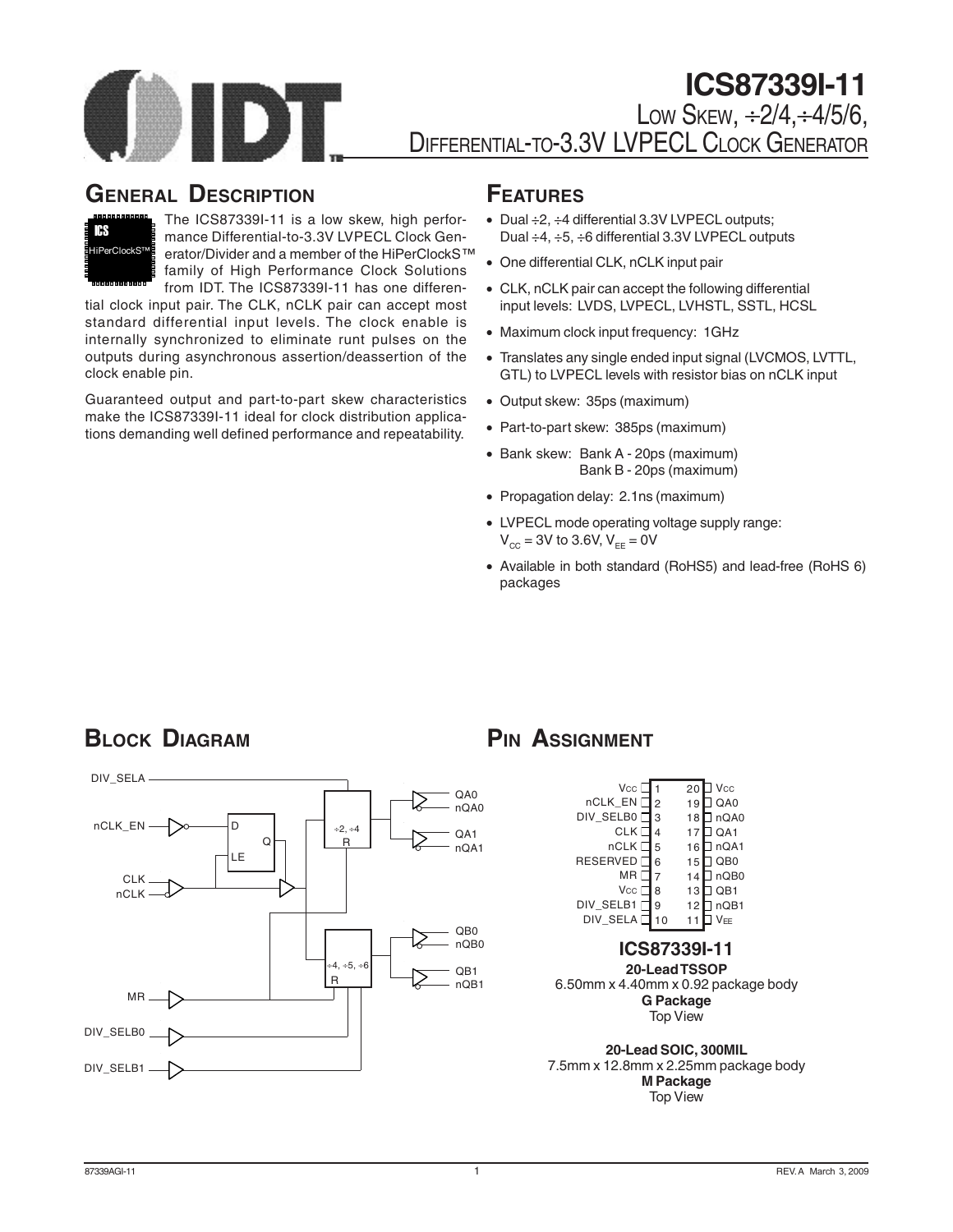

# **ICS87339I-11**

LOW SKEW, ÷2/4,÷4/5/6, DIFFERENTIAL-TO-3.3V LVPECL CLOCK GENERATOR

#### **TABLE 1. PIN DESCRIPTIONS**

| <b>Number</b>  | <b>Name</b>     |         | Type            | <b>Description</b>                                                                                                                                                                                                                                                     |
|----------------|-----------------|---------|-----------------|------------------------------------------------------------------------------------------------------------------------------------------------------------------------------------------------------------------------------------------------------------------------|
| 1, 8, 20       | $V_{\rm cc}$    | Power   |                 | Positive supply pins.                                                                                                                                                                                                                                                  |
| $\overline{2}$ | nCLK EN         | Input   | Pulldown        | Clock enable, LVCMOS / LVTTL interface levels, See Table 3.                                                                                                                                                                                                            |
| 3              | DIV_SELB0       | Input   | Pulldown        | Selects divide value for Bank B outputs as described in Table 3.<br>LVCMOS / LVTTL interface levels.                                                                                                                                                                   |
| $\overline{4}$ | <b>CLK</b>      | Input   | <b>Pulldown</b> | Non-inverting differential clock input.                                                                                                                                                                                                                                |
| 5              | <b>nCLK</b>     | Input   | Pullup          | Inverting differential clock input.                                                                                                                                                                                                                                    |
| 6              | <b>RESERVED</b> | Reserve |                 | Reserve pin.                                                                                                                                                                                                                                                           |
| 7              | MR.             | Input   | Pulldown        | Active High Master Reset. When logic HIGH, the internal dividers are reset<br>causing the true outputs Qx to go low and the inverted outputs nQx to go<br>high. When logic LOW, the internal dividers and the outputs are enabled.<br>LVCMOS / LVTTL interface levels. |
| 9              | DIV_SELB1       | Input   | Pulldown        | Selects divide value for Bank B outputs as described in Table 3.<br>LVCMOS / LVTTL interface levels.                                                                                                                                                                   |
| 10             | DIV SELA        | Input   | Pulldown        | Selects divide value for Bank A outputs as described in Table 3.<br>LVCMOS / LVTTL interface levels.                                                                                                                                                                   |
| 11             | $V_{EE}$        | Power   |                 | Negative supply pin.                                                                                                                                                                                                                                                   |
| 12, 13         | nQB1, QB1       | Output  |                 | Differential output pair. LVPECL interface levels.                                                                                                                                                                                                                     |
| 14, 15         | nQB0, QB0       | Output  |                 | Differential output pair. LVPECL interface levels.                                                                                                                                                                                                                     |
| 16, 17         | nQA1, QA1       | Output  |                 | Differential output pair. LVPECL interface levels.                                                                                                                                                                                                                     |
| 18, 19         | nQA0, QA0       | Output  |                 | Differential output pair. LVPECL interface levels.                                                                                                                                                                                                                     |

NOTE: Pullup and Pulldown refer to internal input resistors. See Table 2, Pin Characteristics, for typical values.

#### **TABLE 2. PIN CHARACTERISTICS**

| Symbol                       | <b>Parameter</b>        | <b>Test Conditions</b> | <b>Minimum</b> | <b>Typical</b> | <b>Maximum</b> | <b>Units</b> |
|------------------------------|-------------------------|------------------------|----------------|----------------|----------------|--------------|
| ${}^{\circ}$ C <sub>IN</sub> | Input Capacitance       |                        |                |                |                | рF           |
| R<br><b>PULLUP</b>           | Input Pullup Resistor   |                        |                | 51             |                | $k\Omega$    |
| PULLDOWN                     | Input Pulldown Resistor |                        |                | 51             |                | $k\Omega$    |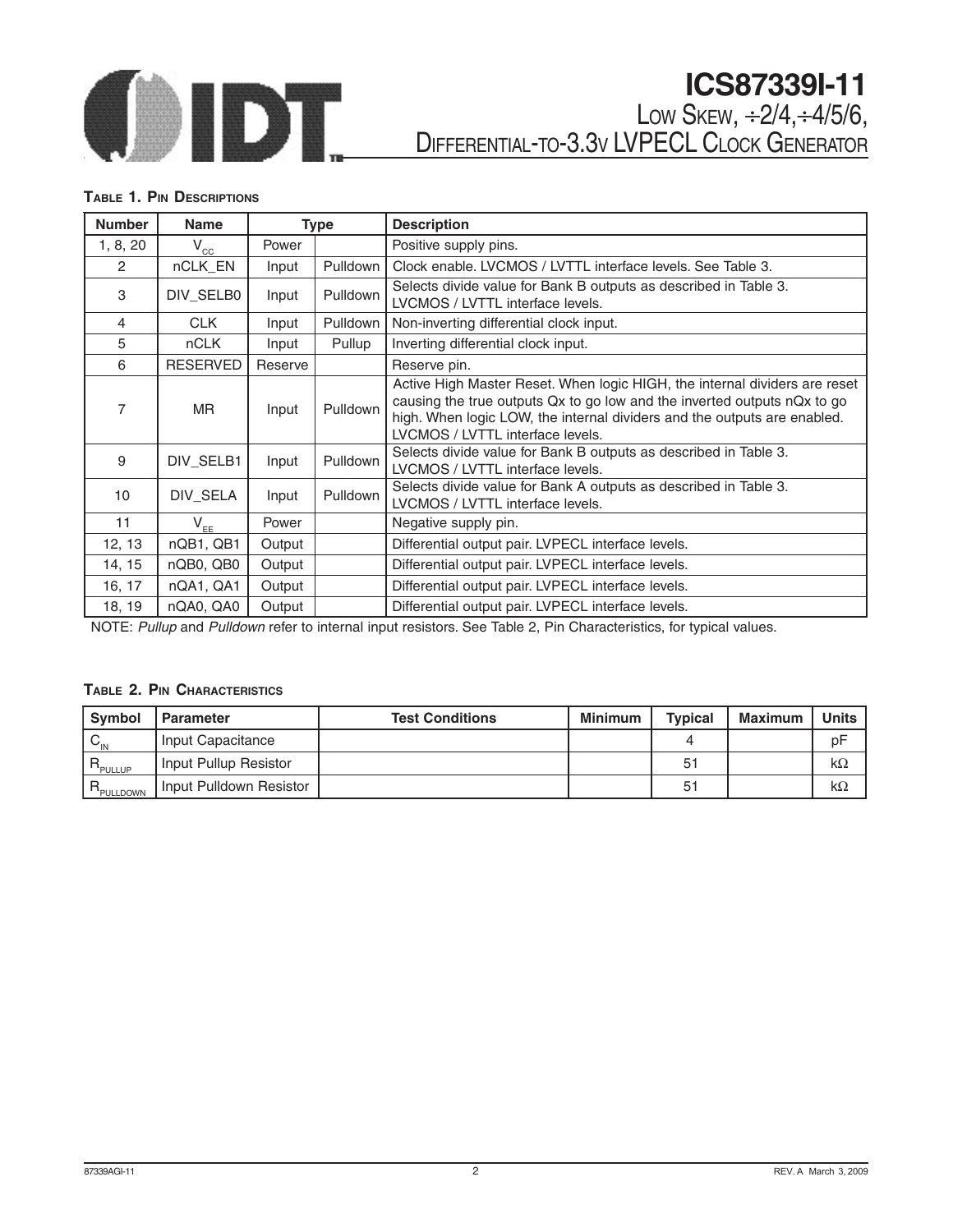

# **ICS87339I-11** LOW SKEW, ÷2/4,÷4/5/6,

DIFFERENTIAL-TO-3.3V LVPECL CLOCK GENERATOR

### **TABLE 3. CONTROL INPUT FUNCTION TABLE**

|           |          | <b>Inputs</b>   |                  |           |                  |                  | <b>Outputs</b>          |                  |
|-----------|----------|-----------------|------------------|-----------|------------------|------------------|-------------------------|------------------|
| <b>MR</b> | nCLK_EN  | <b>DIV_SELA</b> | <b>DIV_SELB0</b> | DIV_SELB1 | <b>QA0, QA1</b>  | nQA0, nQA1       | <b>QB0, QB1</b>         | nQB0, nQB1       |
|           | X        | X               | X                | X         | LOW              | <b>HIGH</b>      | <b>LOW</b>              | <b>HIGH</b>      |
| 0         |          | X               | X                | X         | Not<br>Switching | Not<br>Switching | <b>Not</b><br>Switching | Not<br>Switching |
| 0         | $\Omega$ | $\Omega$        | $\Omega$         | $\Omega$  | $\div 2$         | $\div 2$         | $\div 4$                | $\div 4$         |
| 0         | $\Omega$ | $\Omega$        | $\Omega$         |           | $\div 2$         | $\div 2$         | $\div 5$                | $\div 5$         |
| 0         | $\Omega$ | $\Omega$        |                  | $\Omega$  | $\div 2$         | $\div 2$         | $\div 6$                | $\div 6$         |
| 0         | $\Omega$ | $\Omega$        |                  |           | $\div 2$         | $\div 2$         | $\div 5$                | $\div 5$         |
| 0         | $\Omega$ |                 | $\Omega$         | $\Omega$  | $\div 4$         | $\div 4$         | $\div 4$                | $\div 4$         |
| 0         | $\Omega$ |                 | $\Omega$         |           | $\div 4$         | $\div 4$         | $\div 5$                | $\div 5$         |
| 0         | $\Omega$ |                 |                  | $\Omega$  | $\div 4$         | $\div 4$         | $\div 6$                | $\div 6$         |
| 0         | $\Omega$ |                 |                  |           | $\div 4$         | $\div 4$         | $\div 5$                | $\div 5$         |

NOTE: After nCLK\_EN switches, the clock outputs stop switching following a rising and falling input clock edge.







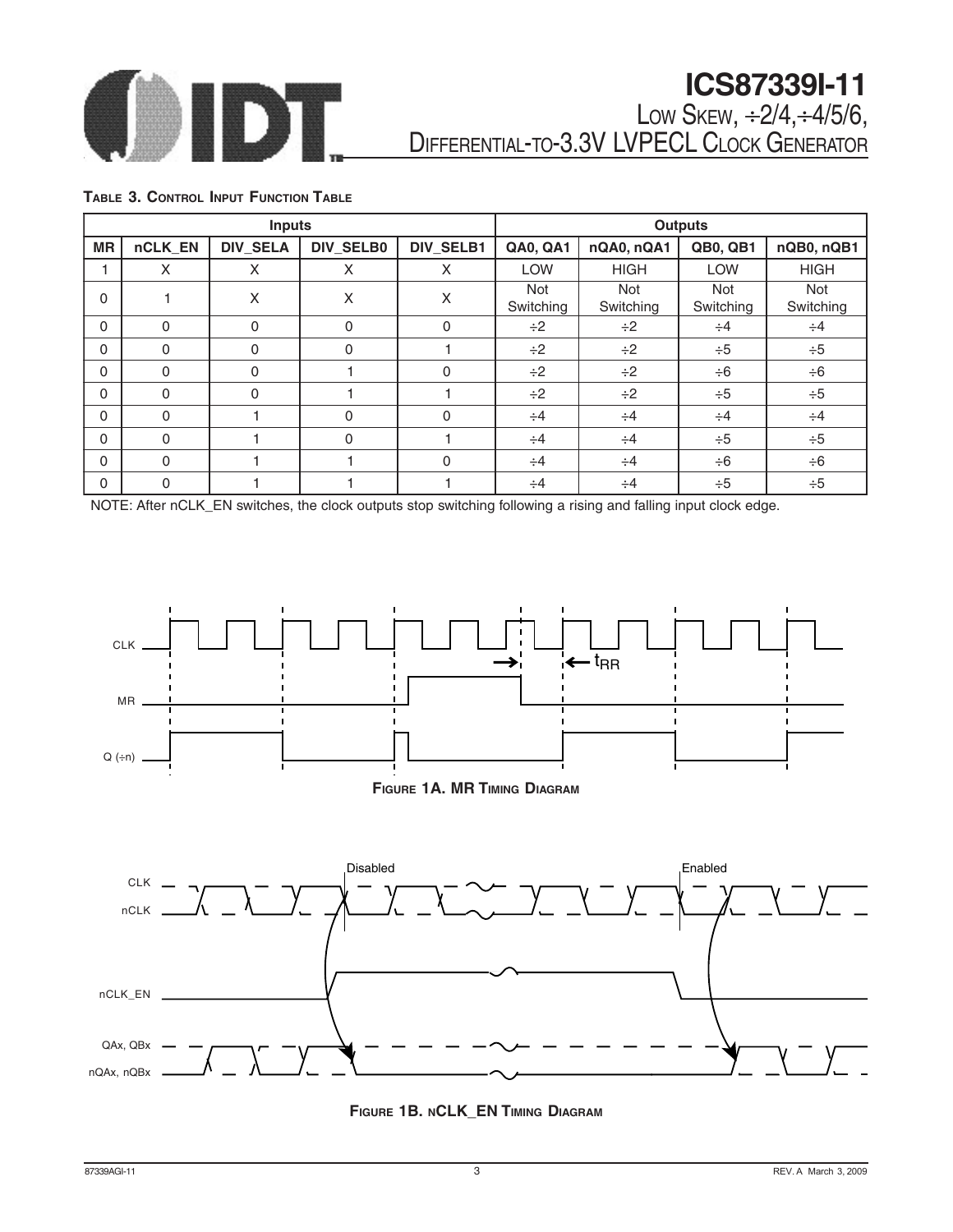

#### **ABSOLUTE MAXIMUM RATINGS**

| Supply Voltage, V <sub>cc</sub>                                            | 4.6V                                    |
|----------------------------------------------------------------------------|-----------------------------------------|
| Inputs, V <sub>i</sub>                                                     | -0.5V to $V_{cc}$ + 0.5 V               |
| Outputs, $I_{\alpha}$<br><b>Continuous Current</b><br><b>Surge Current</b> | 50 <sub>m</sub> A<br>100 <sub>m</sub> A |
| Package Thermal Impedance, $\theta_{\mu}$<br>20 Lead TSSOP<br>20 Lead SOIC | 73.2°C/W (0 lfpm)<br>46.2°C/W (0 lfpm)  |
| Storage Temperature, $T_{\rm src}$                                         | $-65^{\circ}$ C to 150 $^{\circ}$ C     |

NOTE: Stresses beyond those listed under Absolute Maximum Ratings may cause permanent damage to the device. These ratings are stress specifications only. Functional operation of product at these conditions or any conditions beyond those listed in the DC Characteristics or AC Characteristics is not implied. Exposure to absolute maximum rating conditions for extended periods may affect product reliability.

#### **TABLE 4A. POWER SUPPLY DC CHARACTERISTICS,**  $V_{cc} = 3.3V \pm 0.3V$ **, TA = -40°C to 85°C**

|        | Symbol   Parameter      | <b>Test Conditions</b> | <b>Minimum</b> | <b>Typical</b> | Maximum | Units |
|--------|-------------------------|------------------------|----------------|----------------|---------|-------|
| $"$ CC | Positive Supply Voltage |                        | 3.0            | 3.3            | 3.6     |       |
| "EE    | Power Supply Current    |                        |                |                | 105     | mA    |

### **TABLE 4B. LVCMOS / LVTTL DC CHARACTERISTICS,**  $V_{CC} = 3.3V \pm 0.3V$ **,**  $TA = -40^{\circ}C$  **to 85°C**

| Symbol          | <b>Parameter</b>   |                                     | <b>Test Conditions</b>                        | <b>Minimum</b> | <b>Typical</b> | Maximum        | <b>Units</b> |
|-----------------|--------------------|-------------------------------------|-----------------------------------------------|----------------|----------------|----------------|--------------|
| $V_{\rm IH}$    | Input High Voltage |                                     |                                               | റ              |                | $V_{cc}$ + 0.3 | $\vee$       |
|                 | Input Low Voltage  |                                     |                                               | $-0.3$         |                | 0.8            |              |
| <sup>-</sup> IH | Input High Current | nCLK EN, MR,<br>DIV_SELA, DIV_SELBx | $V_{\text{IN}} = V_{\text{CC}} = 3.6V$        |                |                | 150            | μA           |
| ⊣լ              | Input Low Current  | nCLK EN, MR,<br>DIV_SELA, DIV_SELBx | $V_{\text{IN}} = 0V$ , $V_{\text{CC}} = 3.6V$ | -5             |                |                | uA           |

#### **TABLE 4C. DIFFERENTIAL DC CHARACTERISTICS,**  $V_{CC} = 3.3V \pm 0.3V$ **, TA = -40°C to 85°C**

| Symbol                               | Parameter                                      |             | <b>Test Conditions</b>                     | <b>Minimum</b> | <b>Typical</b> | <b>Maximum</b>      | <b>Units</b> |
|--------------------------------------|------------------------------------------------|-------------|--------------------------------------------|----------------|----------------|---------------------|--------------|
|                                      | Input High Current                             | <b>nCLK</b> | $V_{\text{IN}} = V_{\text{CC}} = 3.6V$     |                |                | 5                   | μA           |
| $\mathsf{L}_{\mathsf{H}_\mathsf{L}}$ |                                                | <b>CLK</b>  | $V_{\text{in}} = V_{\text{c}c} = 3.6V$     |                |                | 150                 | μA           |
|                                      |                                                | nCLK        | $V_{\text{in}} = 0V, V_{\text{cc}} = 3.6V$ | $-150$         |                |                     | μA           |
| $\mathsf{L}_{\mathsf{L}}$            | Input Low Current                              | <b>CLK</b>  | $V_{in} = 0V, V_{c} = 3.6V$                | -5             |                |                     | μA           |
| $V_{\rm PP}$                         | Peak-to-Peak Input Voltage                     |             |                                            | 0.15           |                | 1.3                 | v            |
| $V_{\text{CMR}}$                     | Common Mode Input Voltage;<br><b>NOTE 1, 2</b> |             |                                            | $V_{EF}$ + 0.5 |                | $V_{\rm cc}$ - 0.85 | v            |

NOTE 1: For single ended applications, the maximum input voltage for CLK, nCLK is  $V_{cc}$  + 0.3V. NOTE 2: Common mode voltage is defined as  $V_{H}$ .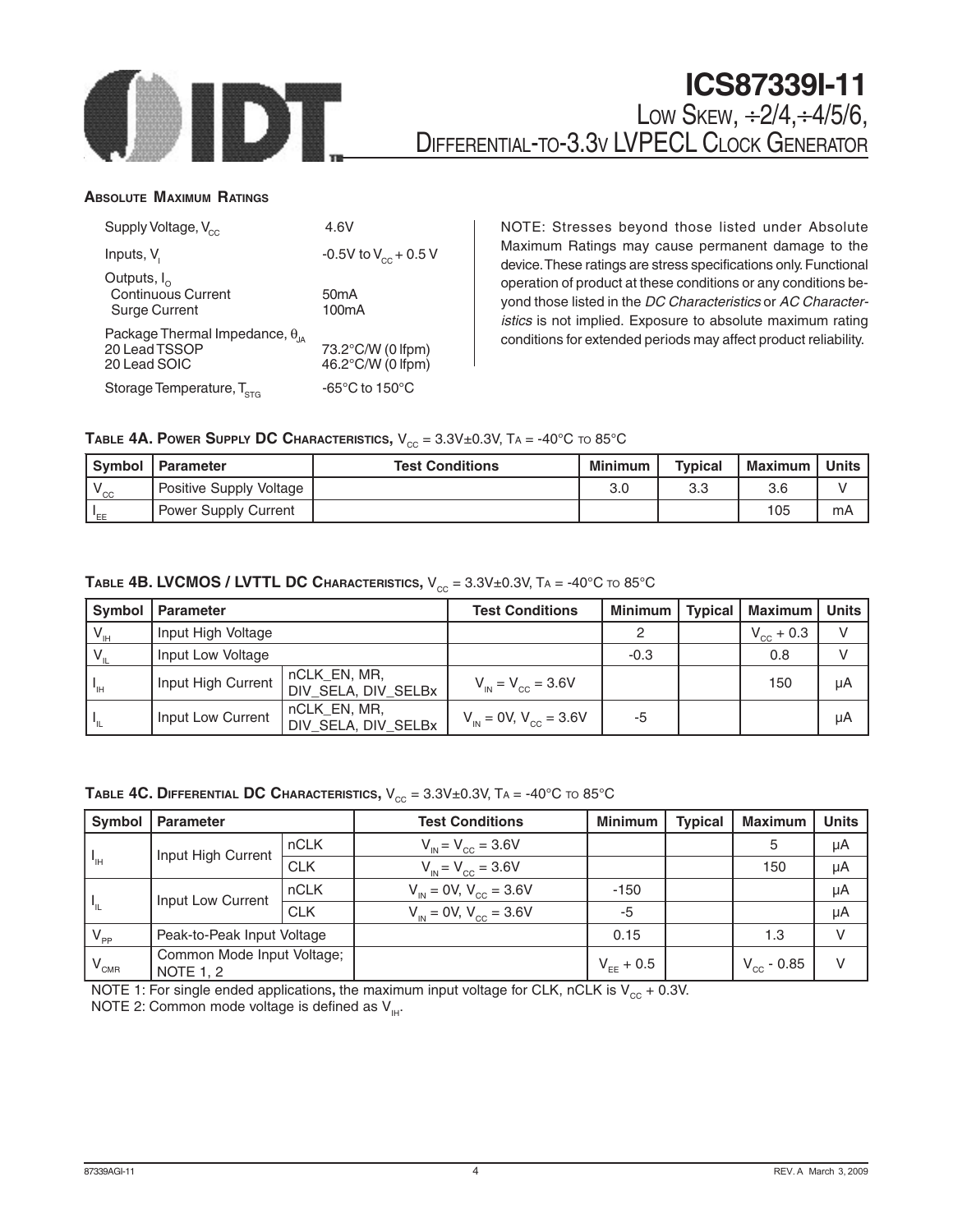

#### **TABLE 4D. LVPECL DC CHARACTERISTICS,**  $V_{CC} = 3.3V \pm 0.3V$ **,**  $T_A = -40^{\circ}C$  **to 85°C**

|                 | Symbol   Parameter                | <b>Test Conditions</b> | <b>Minimum</b> | <b>Typical</b> | <b>Maximum</b>  | <b>Units</b> |
|-----------------|-----------------------------------|------------------------|----------------|----------------|-----------------|--------------|
| $V_{\text{OH}}$ | Output High Voltage; NOTE1        |                        | $V_{cc}$ - 1.4 |                | $V_{cc}$ - 0.9  |              |
| $V_{\rm OL}$    | Output Low Voltage; NOTE 1        |                        | $V_{cc}$ - 2.0 |                | $V_{CC}$<br>1.1 |              |
| SWING           | Peak-to-Peak Output Voltage Swing |                        | 0.6            |                | 1.0             |              |

NOTE 1: Outputs terminated with 50Ω to  $V_{cc}$  - 2V.

#### **TABLE 5. AC CHARACTERISTICS,**  $V_{CC} = 3.3V \pm 0.3V$ ,  $T_A = -40^{\circ}C$  to  $85^{\circ}C$

| Symbol                    | <b>Parameter</b>             |                | <b>Test Conditions</b> | <b>Minimum</b> | <b>Typical</b> | <b>Maximum</b> | <b>Units</b> |
|---------------------------|------------------------------|----------------|------------------------|----------------|----------------|----------------|--------------|
| $^{\mathsf{I}}$ CLK       | <b>Clock Input Frequency</b> |                |                        |                |                |                | GHz          |
| $L_{\text{PD}}$           | Propagation Delay; NOTE 1    |                | CLK to Q (Diff)        | 1.6            |                | 2.1            | ns           |
| $t$ sk $(o)$              | Output Skew; NOTE 2, 5       |                |                        |                | 15             | 35             | ps           |
|                           | Bank Skew;                   | Bank A         |                        |                | 10             | 20             | ps           |
| $t$ sk $(b)$              | <b>NOTE 3, 5</b>             | Bank B         |                        |                | 10             | 20             | ps           |
| $t$ sk $(pp)$             | Part-to-Part Skew; NOTE 4, 5 |                |                        |                |                | 385            | ps           |
| $t_{\rm s}$               | Setup Time                   | nCLK_EN to CLK |                        | 350            |                |                | ps           |
| $t_{\rm H}$               | <b>Hold Time</b>             | CLK to nCLK_EN |                        | 100            |                |                | ps           |
| $L_{\rm RR}$              | <b>Reset Recovery Time</b>   |                |                        |                |                | 400            | ps           |
| $L_{PW}$                  | Minimum Pulse Width          | <b>CLK</b>     |                        | 550            |                |                | ps           |
| $t_{\rm R}$ / $t_{\rm F}$ | Output Rise/Fall Time        |                | 20% to 80%             | 100            |                | 600            | ps           |
| odc                       | <b>Output Duty Cycle</b>     |                |                        | 48             |                | 52             | $\%$         |

All data taken with outputs ÷4.

NOTE 1: Measured from the differential input crossing point to the differential output crossing point.

NOTE 2: Defined as skew between outputs at the same supply voltage and with equal load conditions.

Measured at the output differential cross points

NOTE 3: Defined as skew within a bank of outputs and with equal load conditions.

NOTE 4: Defined as skew between outputs on different devices operating at the same supply voltages and with equal load conditions. Using the same type of inputs on each device, the outputs are measured at the differential cross points.

NOTE 5: This parameter is defined in accordance with JEDEC Standard 65.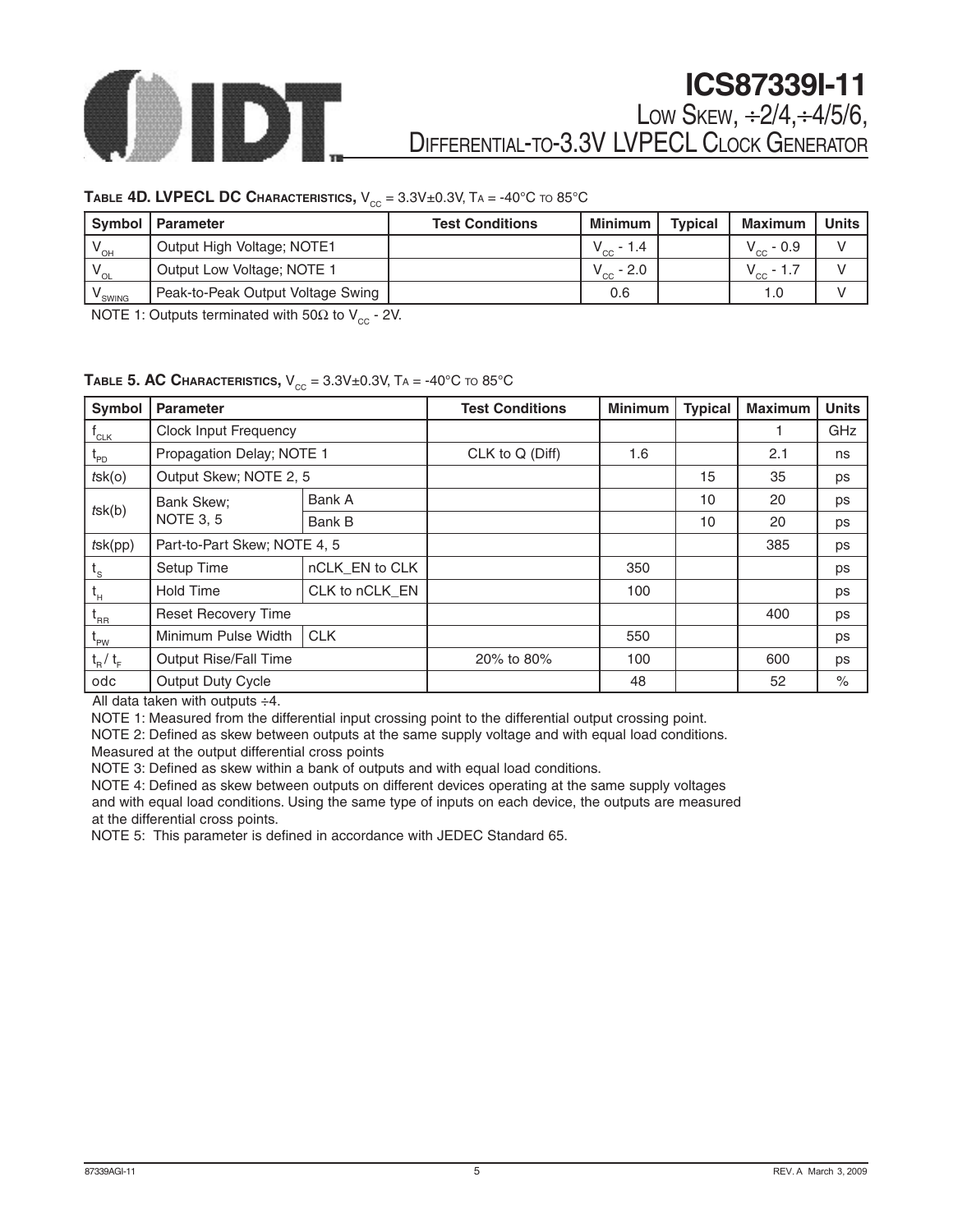

# **PARAMETER MEASUREMENT INFORMATION**

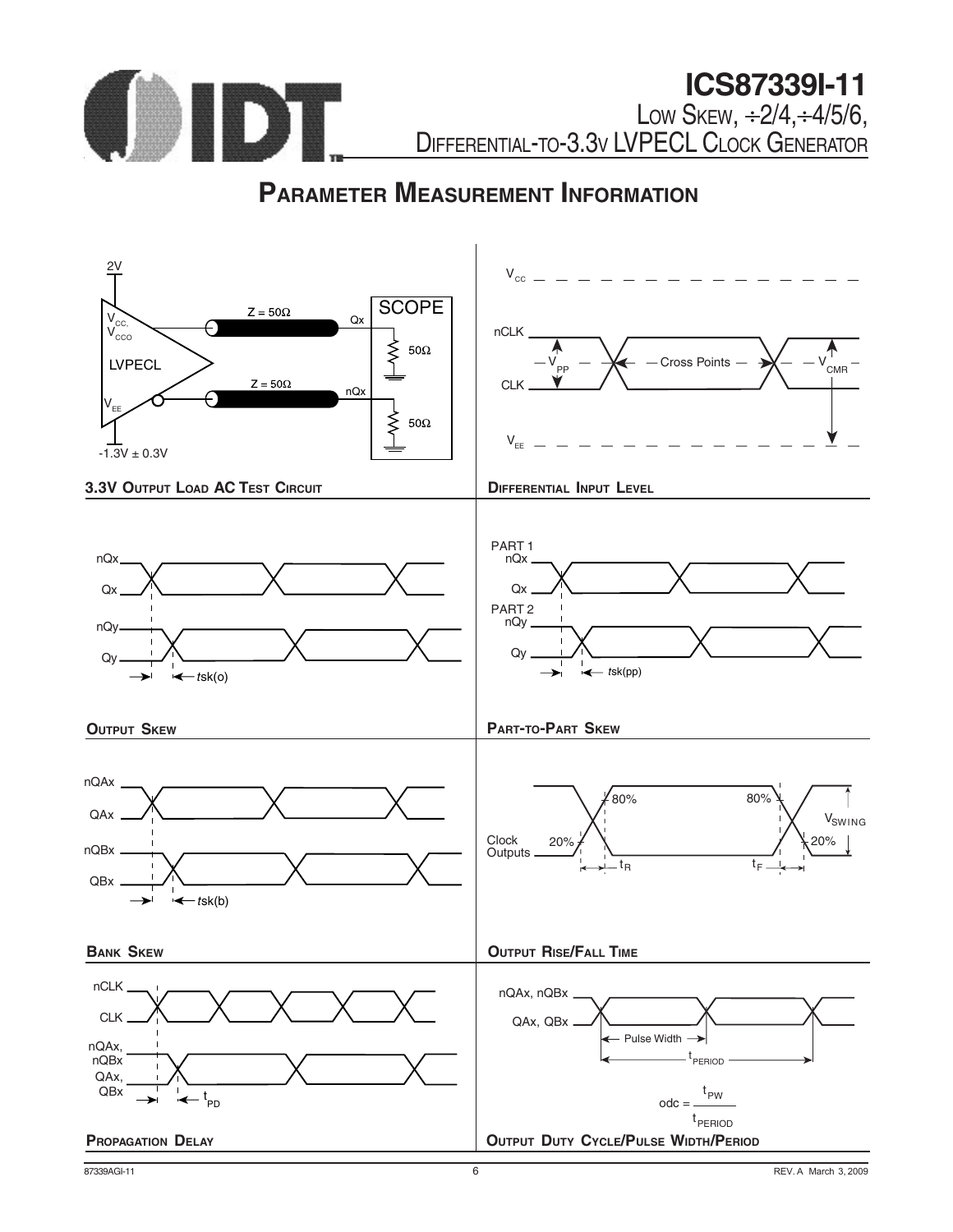

### **APPLICATION INFORMATION**

### **WIRING THE DIFFERENTIAL INPUT TO ACCEPT SINGLE ENDED LEVELS**

Figure 2 shows how the differential input can be wired to accept single ended levels. The reference voltage V\_REF =  $V_{c}$ /2 is generated by the bias resistors R1, R2 and C1. This bias circuit should be located as close as possible to the input pin. The ratio of R1 and R2 might need to be adjusted to position the V\_REF in the center of the input voltage swing. For example, if the input clock swing is only 2.5V and  $V_{cc}$  = 3.3V, V\_REF should be 1.25V and  $R2/R1 = 0.609$ .



#### **TERMINATION FOR LVPECL OUTPUTS**

The clock layout topology shown below is a typical termination for LVPECL outputs. The two different layouts mentioned are recommended only as guidelines.

FOUT and nFOUT are low impedance follower outputs that generate ECL/LVPECL compatible outputs. Therefore, terminating resistors (DC current path to ground) or current sources must be used for functionality. These outputs are designed to drive





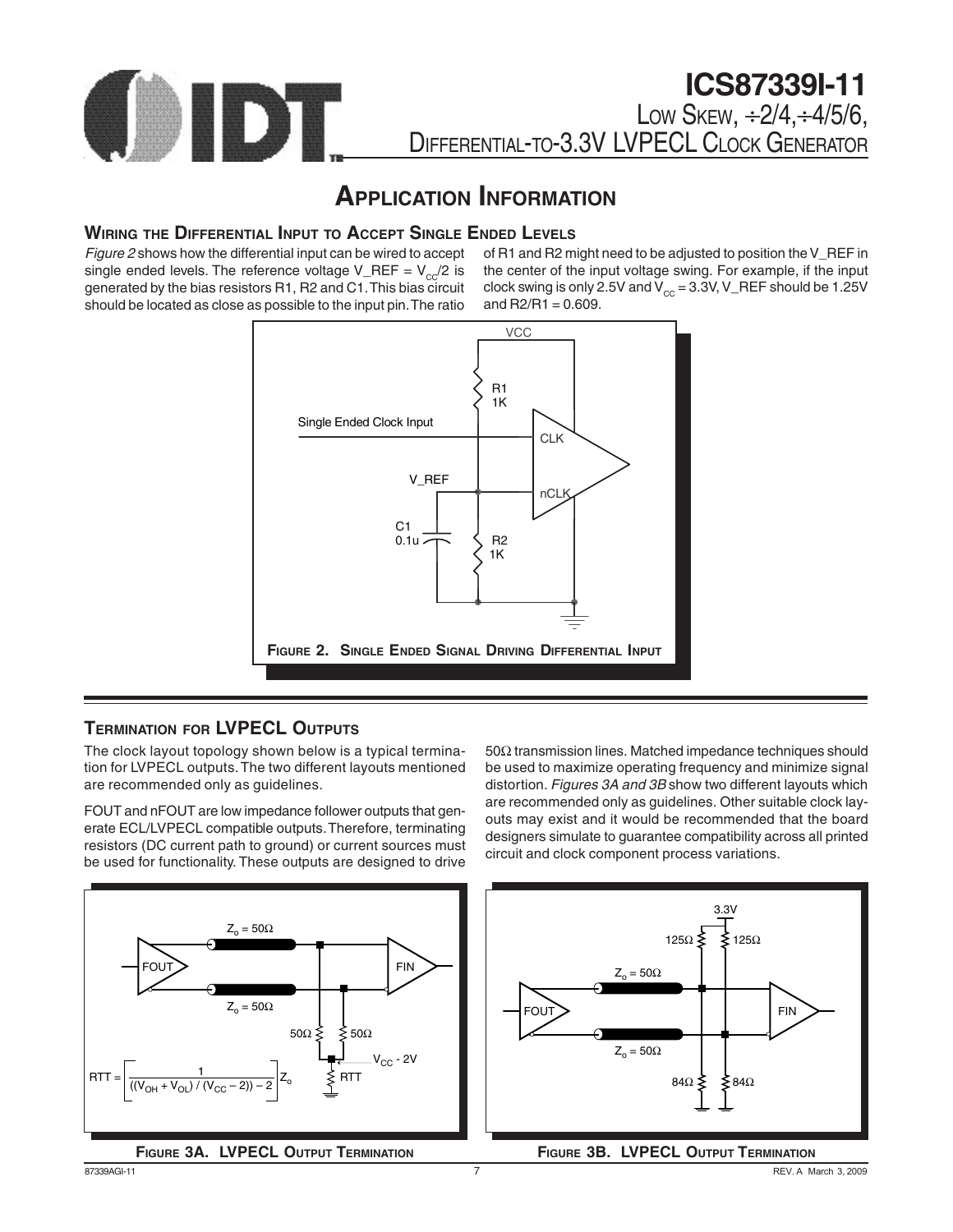

### **DIFFERENTIAL CLOCK INPUT INTERFACE**

The CLK /nCLK accepts LVDS, LVPECL, LVHSTL, SSTL, HCSL and other differential signals. Both  $\mathsf{V}_{_{\mathsf{SWING}}}$  and  $\mathsf{V}_{_{\mathsf{OH}}}$  must meet the  $\mathsf{V}_{_{\mathsf{PP}}}$  and  $\mathsf{V}_{_{\mathsf{CMR}}}$  input requirements. Figures 4A to 4E show interface examples for the HiPerClockS CLK/nCLK input driven by the most common driver types. The input interfaces suggested here are examples only. Please consult with the vendor of the driver component to confirm the driver termination requirements. For example in Figure 4A, the input termination applies for ICS HiPerClockS LVHSTL drivers. If you are using an LVHSTL driver from another vendor, use their termination recommendation.



**FIGURE 4A. HIPERCLOCKS CLK/NCLK INPUT DRIVEN BY ICS HIPERCLOCKS LVHSTL DRIVER**







**FIGURE 4C. HIPERCLOCKS CLK/NCLK INPUT DRIVEN BY 3.3V LVPECL DRIVER**



**FIGURE 4E. HIPERCLOCKS CLK/NCLK INPUT DRIVEN BY 3.3V LVPECL DRIVER WITH AC COUPLE**



**FIGURE 4D. HIPERCLOCKS CLK/NCLK INPUT DRIVEN BY 3.3V LVDS DRIVER**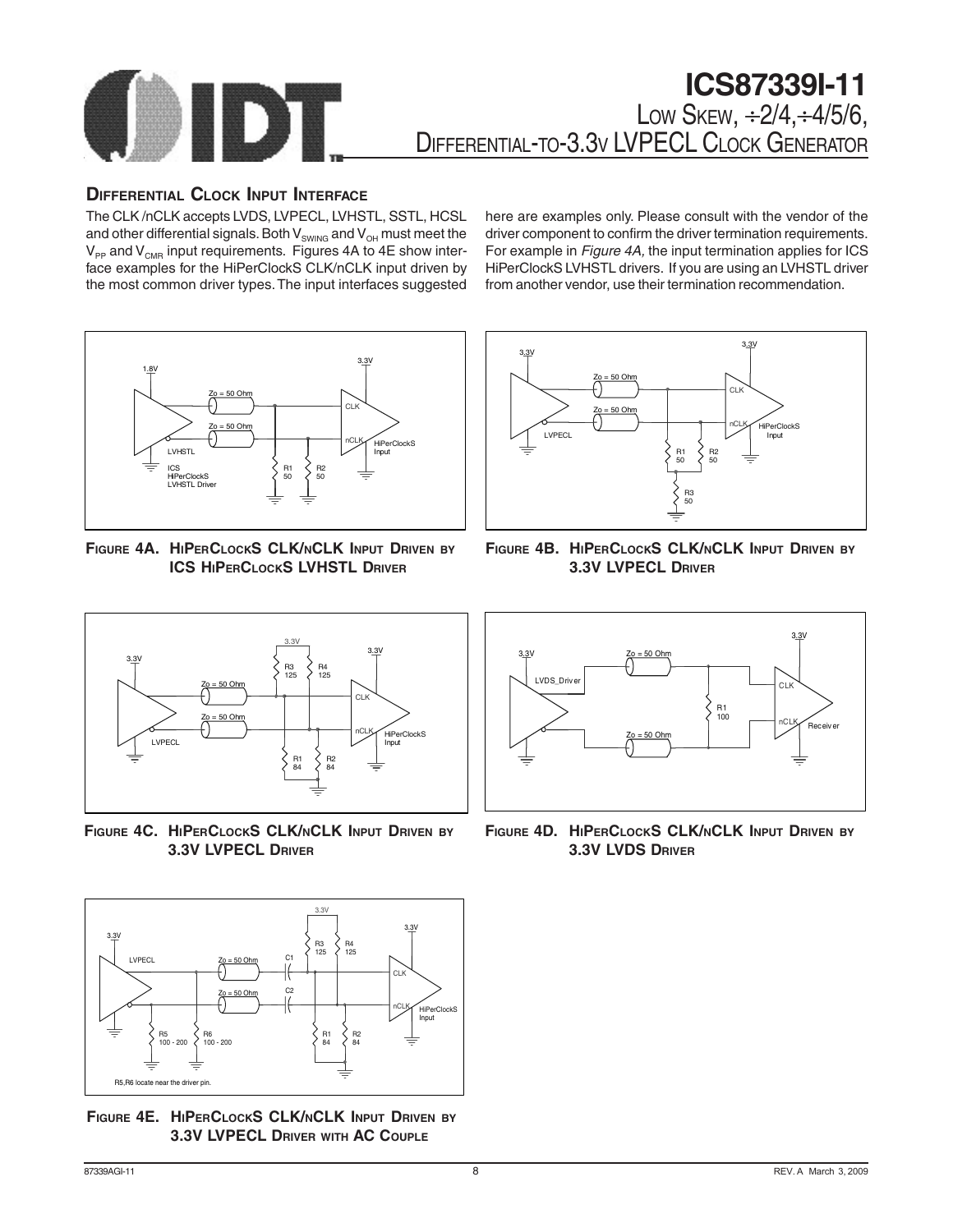

### **POWER CONSIDERATIONS**

This section provides information on power dissipation and junction temperature for the ICS87339I-11. Equations and example calculations are also provided.

#### 1. Power Dissipation.

The total power dissipation for the ICS87339I-11 is the sum of the core power plus the power dissipated in the load(s). The following is the power dissipation for  $V_{\text{cc}} = 3.3V + 0.3V = 3.6V$ , which gives worst case results. **NOTE:** Please refer to Section 3 for details on calculating power dissipated in the load.

- Power (core)<sub>MAX</sub> =  $V_{CC~MAX}$  \*  $I_{CC~MAX}$  = 3.6V \* 105mA = 378mW
- Power (outputs)<sub>MAX</sub> = 30mW/Loaded Output pair If all outputs are loaded, the total power is 4 \* 30mW = **120mW**

**Total Power**  $_{\text{max}}$  (3.6V, with all outputs switching) = 378mW + 120mW = 498mW

#### 2. Junction Temperature.

Junction temperature, Tj, is the temperature at the junction of the bond wire and bond pad and directly affects the reliability of the device. The maximum recommended junction temperature for HiPerClockSTM devices is 125°C.

The equation for Tj is as follows: Tj =  $\theta_{IA}$  \* Pd\_total + T<sub>A</sub>

 $Tj$  = Junction Temperature

 $\theta_{\text{IA}}$  = Junction-to-Ambient Thermal Resistance

Pd\_total = Total Device Power Dissipation (example calculation is in section 1 above)

 $T<sub>A</sub>$  = Ambient Temperature

In order to calculate junction temperature, the appropriate junction-to-ambient thermal resistance  $\theta_{1a}$  must be used. Assuming a moderate air flow of 200 linear feet per minute and a multi-layer board, the appropriate value is 66.6°C/W per Table 6A below. Therefore, Tj for an ambient temperature of 85°C with all outputs switching is:

 $85^{\circ}$ C + 0.498W  $*$  66.6 $^{\circ}$ C/W = 118.1 $^{\circ}$ C. This is below the limit of 125 $^{\circ}$ C.

This calculation is only an example. Tj will obviously vary depending on the number of loaded outputs, supply voltage, air flow, and the type of board (single layer or multi-layer).

### Table 6A. Thermal Resistance θ<sub>JA</sub> for 20-pin TSSOP, Forced Convection

|                                                                                                              | $\theta$ by Velocity (Linear Feet per Minute) |                    |                    |  |
|--------------------------------------------------------------------------------------------------------------|-----------------------------------------------|--------------------|--------------------|--|
|                                                                                                              |                                               | <b>200</b>         | 500                |  |
| Single-Layer PCB, JEDEC Standard Test Boards                                                                 | $114.5^{\circ}$ C/W                           | $98.0^{\circ}$ C/W | 88.0°C/W           |  |
| Multi-Layer PCB, JEDEC Standard Test Boards                                                                  | 73.2°C/W                                      | 66.6°C/W           | $63.5^{\circ}$ C/W |  |
| NOTE: Most modern PCB designs use multi-layered boards. The data in the second row pertains to most designs. |                                               |                    |                    |  |

#### **Table 6B. Thermal Resistance** θ**JA for 20-pin SOIC, Forced Convection**

|                                              |                    | <b>200</b>         | 500                |
|----------------------------------------------|--------------------|--------------------|--------------------|
| Single-Layer PCB, JEDEC Standard Test Boards | 83.2°C/W           | 65.7°C/W           | $57.5^{\circ}$ C/W |
| Multi-Layer PCB, JEDEC Standard Test Boards  | $46.2^{\circ}$ C/W | $39.7^{\circ}$ C/W | $36.8^{\circ}$ C/W |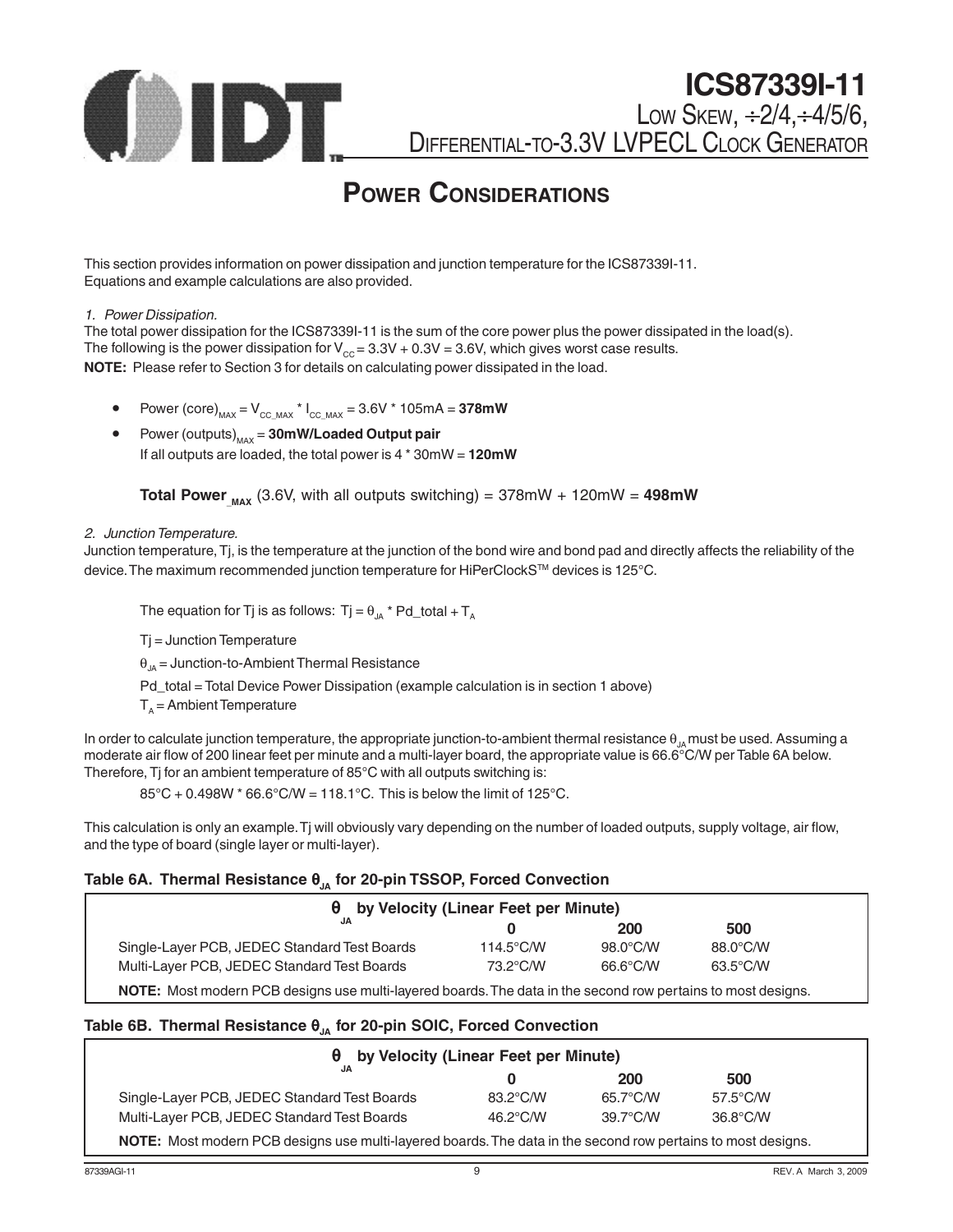

3. Calculations and Equations.

LVPECL output driver circuit and termination are shown in Figure 5.



To calculate worst case power dissipation into the load, use the following equations which assume a 50Ω load, and a termination voltage of V  $_{\rm cc}$  - 2V.

For logic high,  $V_{_{\text{OUT}}} = V_{_{\text{OH\_MAX}}} = V_{_{\text{CC\_MAX}}} - 0.9V$ 

$$
(V_{_{\text{CC\_MAX}}} - V_{_{\text{OH\_MAX}}}) = 0.9V
$$

- For logic low,  $V_{\text{OUT}} = V_{\text{OL}_{MAX}} = V_{\text{CC}_{MAX}} 1.7V$  $(V_{_{\text{CC\_MAX}}} - V_{_{\text{OL\_MAX}}} = 1.7V$
- Pd\_H is power dissipation when the output drives high. Pd\_L is the power dissipation when the output drives low.

$$
Pd_{H} = [(V_{_{OH\_MAX}} - (V_{_{CC\_MAX}} - 2V))/R_{L}] * (V_{_{CC\_MAX}} - V_{_{OH\_MAX}}) = [(2V - (V_{_{CC\_MAX}} - V_{_{OH\_MAX}}))/R_{L}] * (V_{_{CC\_MAX}} - V_{_{OH\_MAX}}) = [(2V - 0.9V)/50\Omega] * 0.9V = 19.8mW
$$

$$
Pd\_L = [(V_{_{OL\_MAX}} - (V_{_{CC\_MAX}} - 2V))/R_{_{L}}] * (V_{_{CC\_MAX}} - V_{_{OL\_MAX}}) = [(2V - (V_{_{CC\_MAX}} - V_{_{OL\_MAX}}))/R_{_{L}}] * (V_{_{CC\_MAX}} - V_{_{OL\_MAX}}) = [(2V - 1.7V)/50\Omega] * 1.7V = 10.2mW
$$

Total Power Dissipation per output pair = Pd\_H + Pd\_L = **30mW**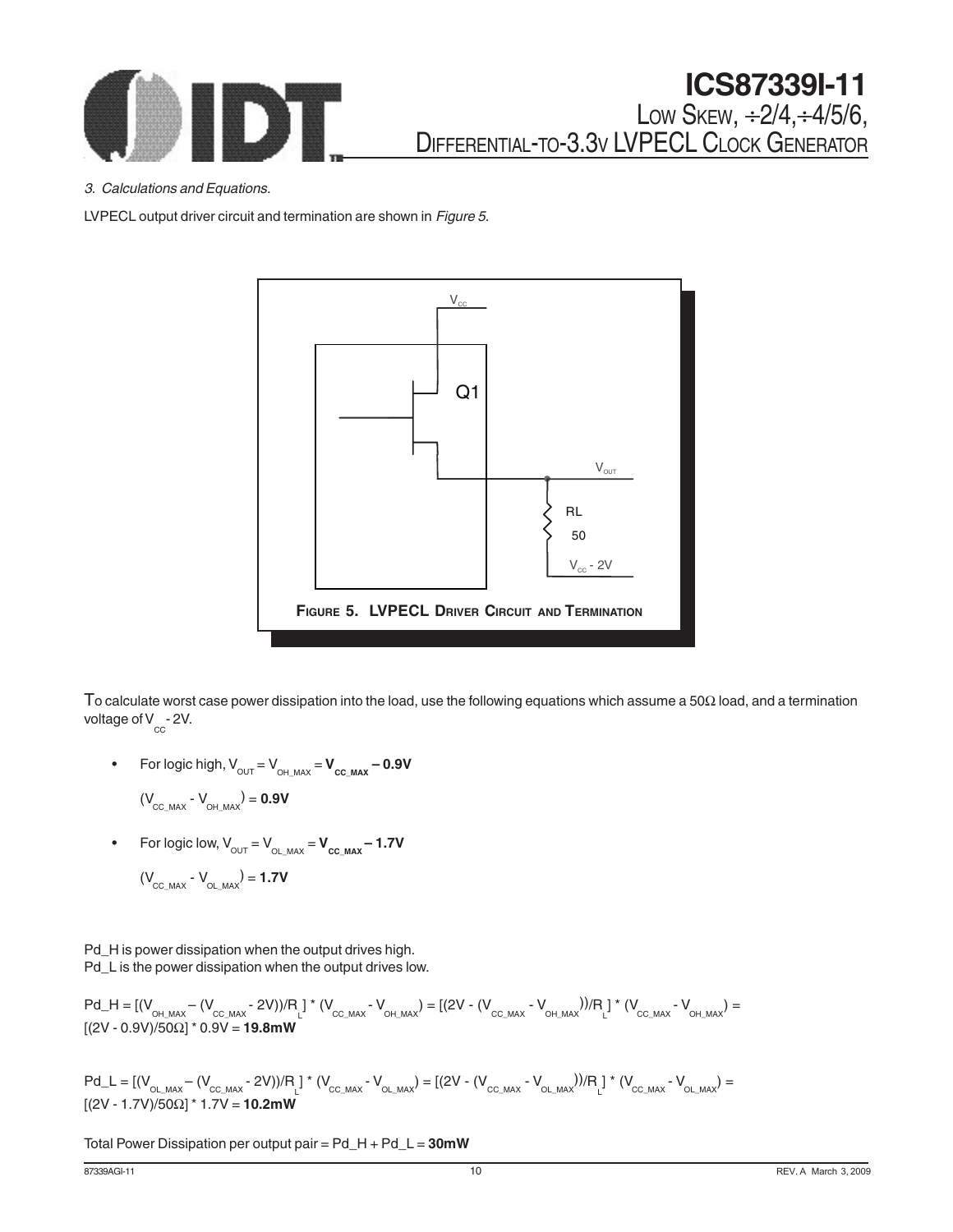

# **RELIABILITY INFORMATION**

### **TABLE 7A.**  $\theta_{JA}$ vs. Air Flow TSSOP TABLE

|                                              | 0                   | 200      | 500                |
|----------------------------------------------|---------------------|----------|--------------------|
| Single-Layer PCB, JEDEC Standard Test Boards | $114.5^{\circ}$ C/W | 98.0°C/W | 88.0°C/W           |
| Multi-Layer PCB, JEDEC Standard Test Boards  | 73.2°C/W            | 66.6°C/W | $63.5^{\circ}$ C/W |

### **TABLE 7B.**  $\theta_{JA}$ vs. Air Flow SOIC TABLE

|                                              | 0        | <b>200</b>         | 500                |
|----------------------------------------------|----------|--------------------|--------------------|
| Single-Layer PCB, JEDEC Standard Test Boards | 83.2°C/W | 65.7°C/W           | $57.5^{\circ}$ C/W |
| Multi-Layer PCB, JEDEC Standard Test Boards  | 46.2°C/W | $39.7^{\circ}$ C/W | $36.8^{\circ}$ C/W |

#### **TRANSISTOR COUNT**

The transistor count for ICS87339I-11 is: 1745

Compatible with MC10EP139, MC100EP139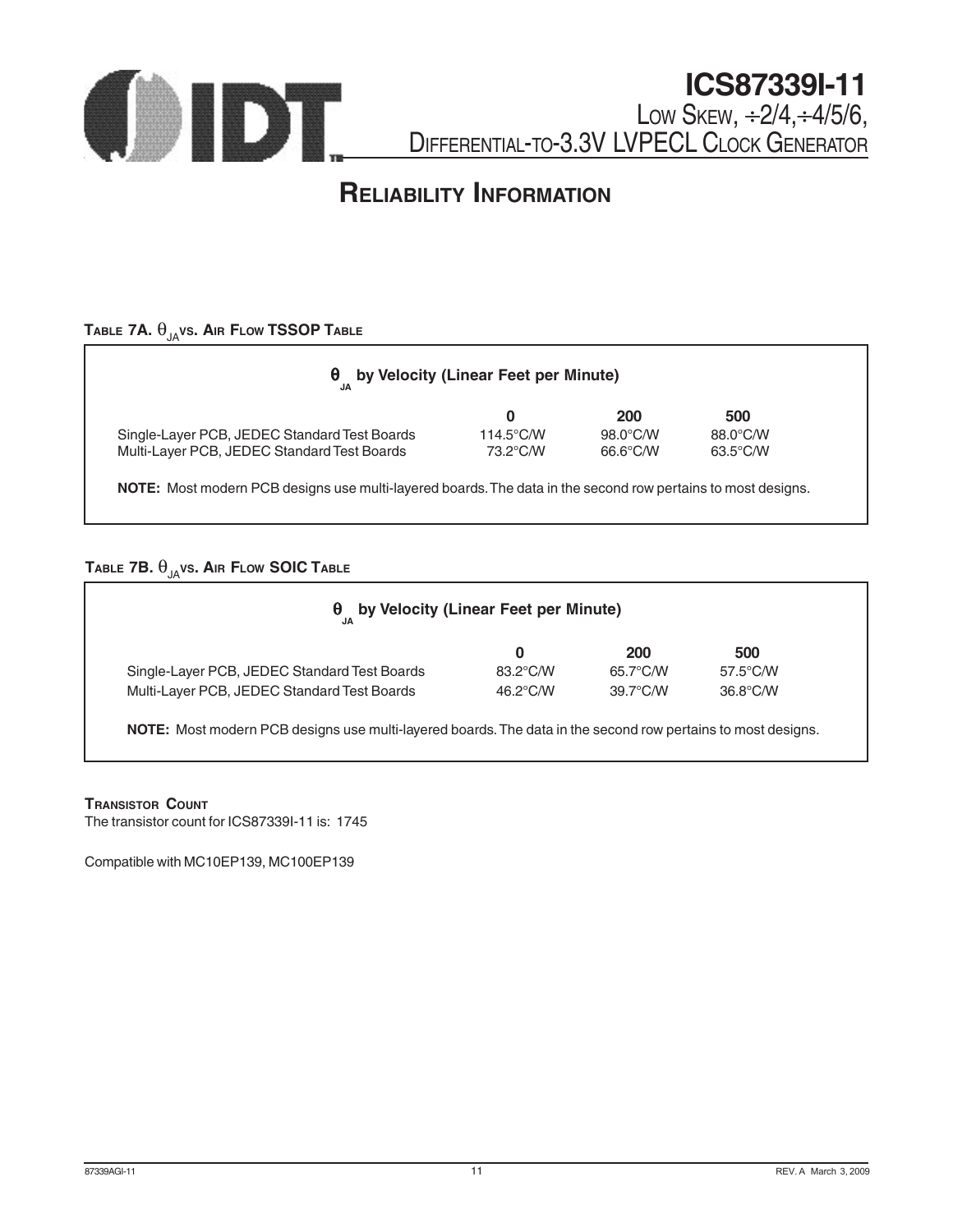

**PACKAGE OUTLINE - G SUFFIX FOR 20 LEAD TSSOP**

**PACKAGE OUTLINE - M SUFFIX FOR 20 LEAD SOIC**







#### **TABLE 8A. PACKAGE DIMENSIONS**

| <b>SYMBOL</b>  | <b>Millimeters</b> |            |  |
|----------------|--------------------|------------|--|
|                | <b>MIN</b>         | <b>MAX</b> |  |
| N              | 20                 |            |  |
| A              |                    | 1.20       |  |
| A <sub>1</sub> | 0.05               | 0.15       |  |
| A2             | 0.80               | 1.05       |  |
| b              | 0.19               | 0.30       |  |
| C              | 0.09               | 0.20       |  |
| D              | 6.40               | 6.60       |  |
| E              | 6.40 BASIC         |            |  |
| E1             | 4.30               | 4.50       |  |
| e              | 0.65 BASIC         |            |  |
| L              | 0.45               | 0.75       |  |
| $\alpha$       | 0°                 | $8^\circ$  |  |
| aaa            |                    | 0.10       |  |

Reference Document: JEDEC Publication 95, MO-153

**TABLE 8B. PACKAGE DIMENSIONS**

| <b>SYMBOL</b>  | <b>Millimeters</b> |                |  |
|----------------|--------------------|----------------|--|
|                | <b>Minimum</b>     | <b>Maximum</b> |  |
| N              | 20                 |                |  |
| A              |                    | 2.65           |  |
| A <sub>1</sub> | 0.10               |                |  |
| A2             | 2.05               | 2.55           |  |
| B              | 0.33               | 0.51           |  |
| C              | 0.18               | 0.32           |  |
| D              | 12.60              | 13.00          |  |
| E              | 7.40               | 7.60           |  |
| e              | 1.27 BASIC         |                |  |
| н              | 10.00              | 10.65          |  |
| h              | 0.25               | 0.75           |  |
| L              | 0.40               | 1.27           |  |
| $\alpha$       | $0^{\circ}$        | $8^\circ$      |  |

Reference Document: JEDEC Publication 95, MS-013, MO-119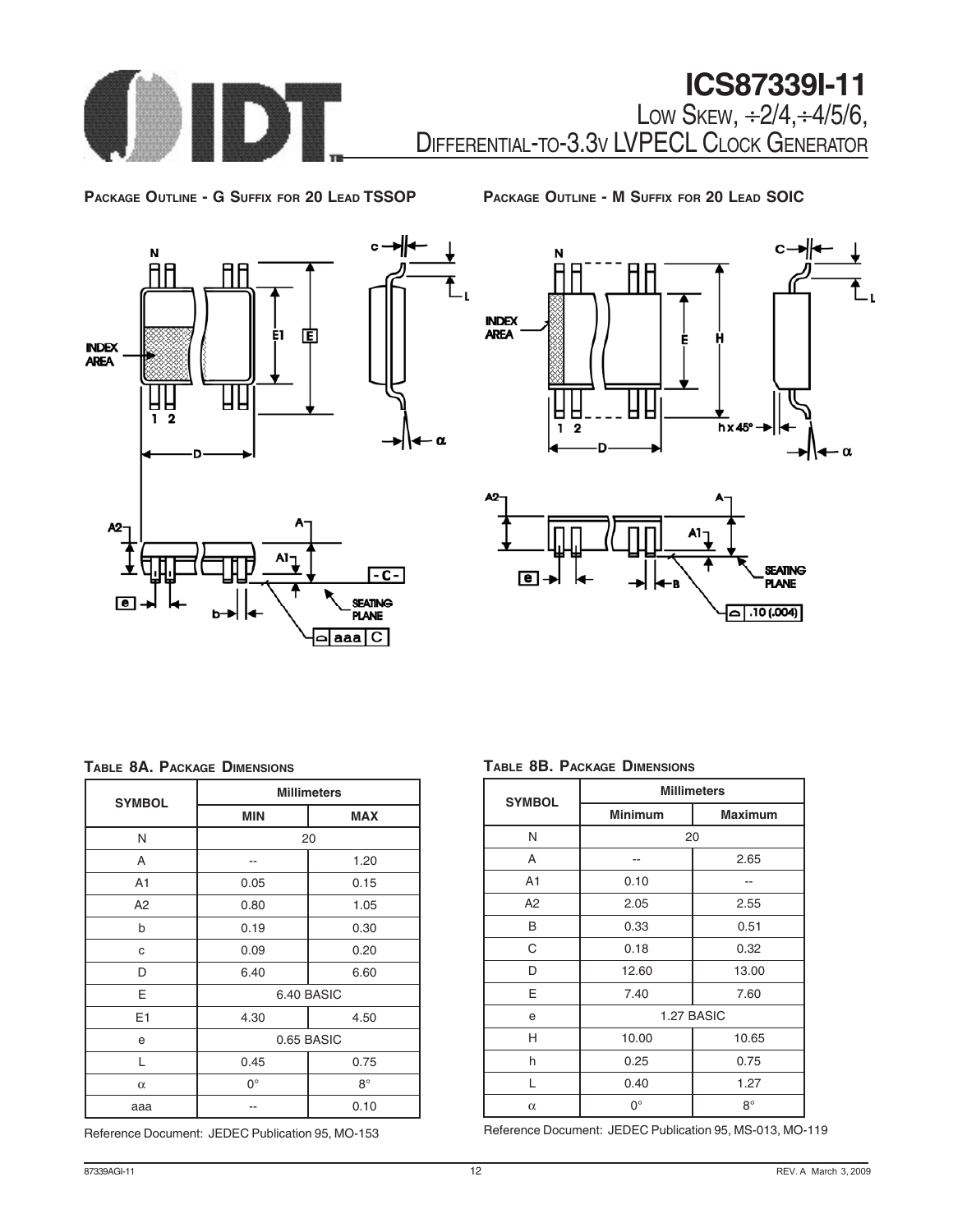

### **TABLE 9. ORDERING INFORMATION**

| <b>Part/Order Number</b> | <b>Marking</b> | Package                   | <b>Shipping Packaging</b> | <b>Temperature</b>                  |
|--------------------------|----------------|---------------------------|---------------------------|-------------------------------------|
| 87339AGI-11              | ICS87339AI11   | 20 lead TSSOP             | Tube                      | -40 $^{\circ}$ C to 85 $^{\circ}$ C |
| 87339AGI-11T             | ICS87339AI11   | 20 lead TSSOP             | 2500 Tape & Reel          | -40 $^{\circ}$ C to 85 $^{\circ}$ C |
| 87339AGI-11LF            | ICS7339AI11L   | 20 Lead "Lead-Free" TSSOP | Tube                      | -40 $^{\circ}$ C to 85 $^{\circ}$ C |
| 87339AGI-11LFT           | ICS7339AI11L   | 20 Lead "Lead-Free" TSSOP | 2500 Tape & Reel          | -40 $^{\circ}$ C to 85 $^{\circ}$ C |
| 87339AMI-11              | ICS87339AMI-11 | 20 lead SOIC              | Tube                      | -40 $^{\circ}$ C to 85 $^{\circ}$ C |
| 87339AMI-11T             | ICS87339AMI-11 | 20 lead SOIC              | 1000 Tape & Reel          | -40 $^{\circ}$ C to 85 $^{\circ}$ C |
| 87339AMI-11LF            | ICS7339AI11L   | 20 Lead "Lead-Free" SOIC  | Tube                      | -40 $^{\circ}$ C to 85 $^{\circ}$ C |
| 87339AMI-11LFT           | ICS7339AI11L   | 20 Lead "Lead-Free" SOIC  | 1000 Tape & Reel          | -40 $^{\circ}$ C to 85 $^{\circ}$ C |

NOTE: Parts that are ordered with an "LF" suffix to the part number are the Pb-Free configuration and are RoHS compliant.

**87339AGI-11** REV. A March 3, 2009 While the information presented herein has been checked for both accuracy and reliability, Integrated Device Technology, Incorporated (IDT) assumes no responsibility for either its use or for infringement of any patents or other rights of third parties, which would result from its use. No other circuits, patents, or licenses are implied. This product is intended for use in normal commercial and industrial applications. Any other applications such as those requiring high reliability or other extraordinary environmental requirements are not recommended without additional processing by<br>IDT. IDT reserves the righ